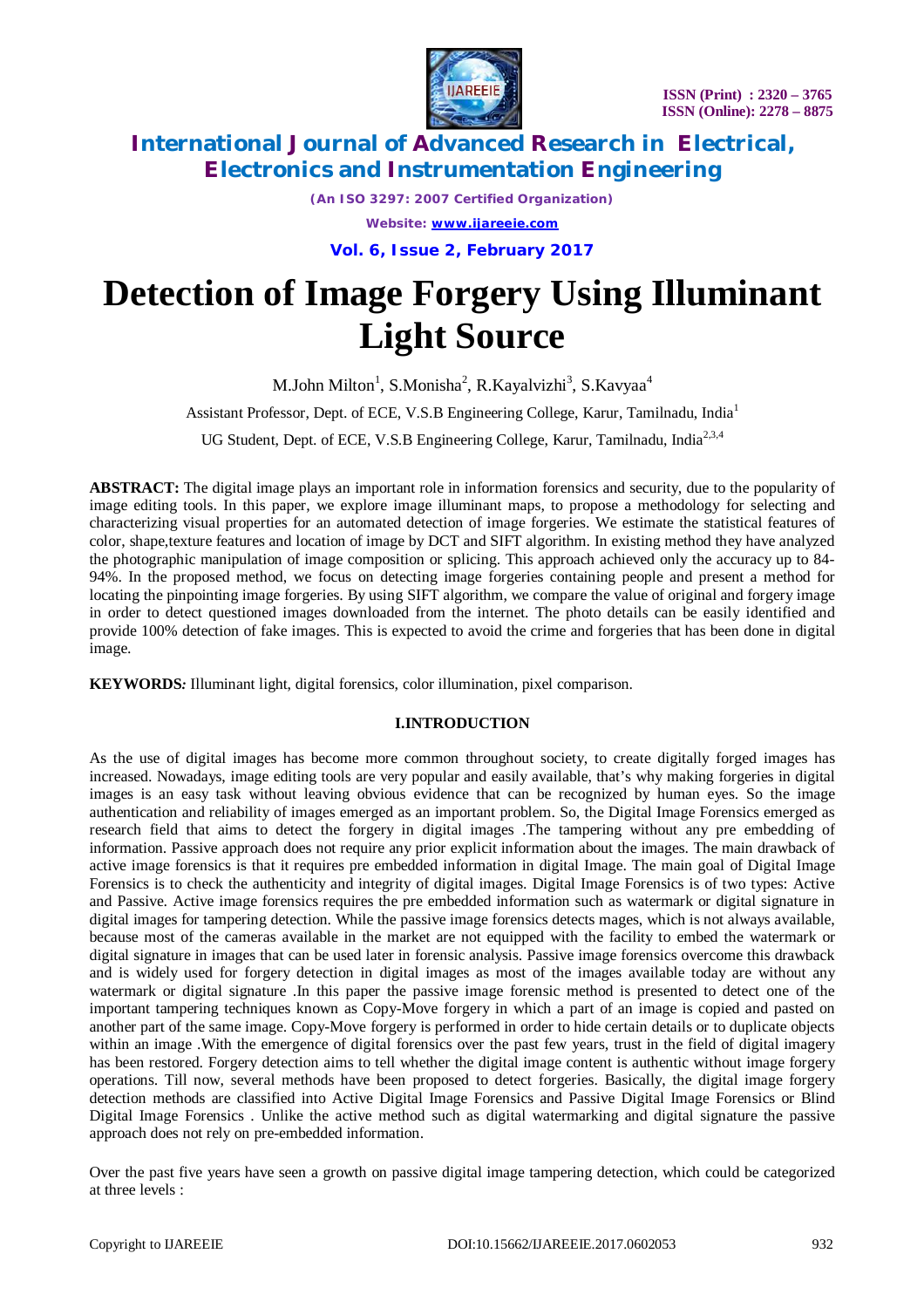

*(An ISO 3297: 2007 Certified Organization)*

*Website: [www.ijareeie.com](http://www.ijareeie.com)*

### **Vol. 6, Issue 2, February 2017**

**Low Level:** Statistical characteristics of digital image pixels or DCT coefficients are used to detect the tampering. **Middle Level:** Methods at this level use simple semantic information to detect the trace of tampering **High Level** i.e., semantic level: Sometimes tampering is done with an intention to change the meaning of image content it originally conveyed, which becomes very difficult for computer to use semantic information to detect forgery. For example, it does not make sense to have an image in which Barrack Obama shaking hands with Osama Bin

### **II. RELATED WORK**

The digital age, with all its facilities, also has its nuisances. One of them, empowered by cheap computing devices and powerful image editing software, is photo tampering. With little effort and a proper image manipulation tool (e.g., Adobe Photoshop or Gimp), ordinary people can create masterpieces depicting unbelievably credible photomontages with ease. In addition, the ever-growing quality and power of image editing software have taken image splicing to a whole new level of credibility and difficulty of detection. Such difficulties lead to the need of development of equally sophisticated methods for detecting image telltales left by forgers. Methods that explore some degree of illumination inconsistencies for detecting image splicing have been the focus of many researchers for over a decade. Basically, they can be divided into two types of approaches: (a) those that look for inconsistencies in light source environment; and (b) the ones that look for inconsistencies in the estimated light source color from the image.

The approaches grounded on inconsistencies of light source environment estimate the environment illumination from an image in the acquisition moment, which involves estimating the light source position or reconstructing a full illumination model from the scene.On the other hand, approaches grounded on inconsistencies of light source color focus on exploring different kinds and levels of information provided by estimated scene illuminants. Furthermore, this kind of approaches can be subdivided into three groups: the first one explores the specular part in the dichromatic reflectance model; the second one proposes to subdivide the image into small regions, on top of which they compute the illuminant descriptors; and the last one, which can either be seen as an extension of the second group, as it does not contribute to illuminant estimation directly, or as a subgroup by itself, as it focuses on substantial processing on top of IMs. Dichromatic planes are estimated through Principal Component Analysis (PCA) from each specular highlight region of an image. Applying a Singular Value Decomposition (SVD) on an RGB matrix extracted from highlighted regions, the authors extract the eigenvectors associated with two significant eigenvalues to construct the dichromatic plane. This plane is then mapped onto a straight line, named dichromatic line, in normalized rg-chromaticity space. For distinct objects illuminated by the same light source, the intersection point produced by their dichromatic line intersection represents the illuminant color. If the image has more than one illuminant, it will present more than one intersection point (not expected to happen in pristine images). One problem with this method is the need of welldefined specular highlight regions for estimating the illuminants.

*A.BINARY SIMILARITY MEASURE*: These measures capture the correlation and texture properties between and within the significance bit planes, which are more likely to be affected by manipulations.

**B.IMAGE QUALITY MEASURE:** These focus on the difference between a doctored image and its original version. The original not being available, it is emulated via the blurred version of the test image.

*C. HIGHER ORDER WAVELET STATISTICS***:** These are extracted from the multiscale decomposition of the image.

*D. IDENTIFYING GLOBALLY CONTRAST-ENHANCED IMAGES:* In real applications, digital images are stored in JPEG format and are compressed with middle/low quality factor. It is well known that, low quality lossy compression usually generates blocking artifacts. So, prior approaches fail to detect the contrast enhancement in previously middle/low quality JPEG (lossy) compressed images. Algorithm proposed in this paper, solves such a problem. Algorithm detects the contrast enhancement not only in uncompressed or high quality JPEG compressed images but also in middle/low quality ones. The main identifying feature of gray level histogram used is zero-height gap bin.

Laden<sup>1</sup>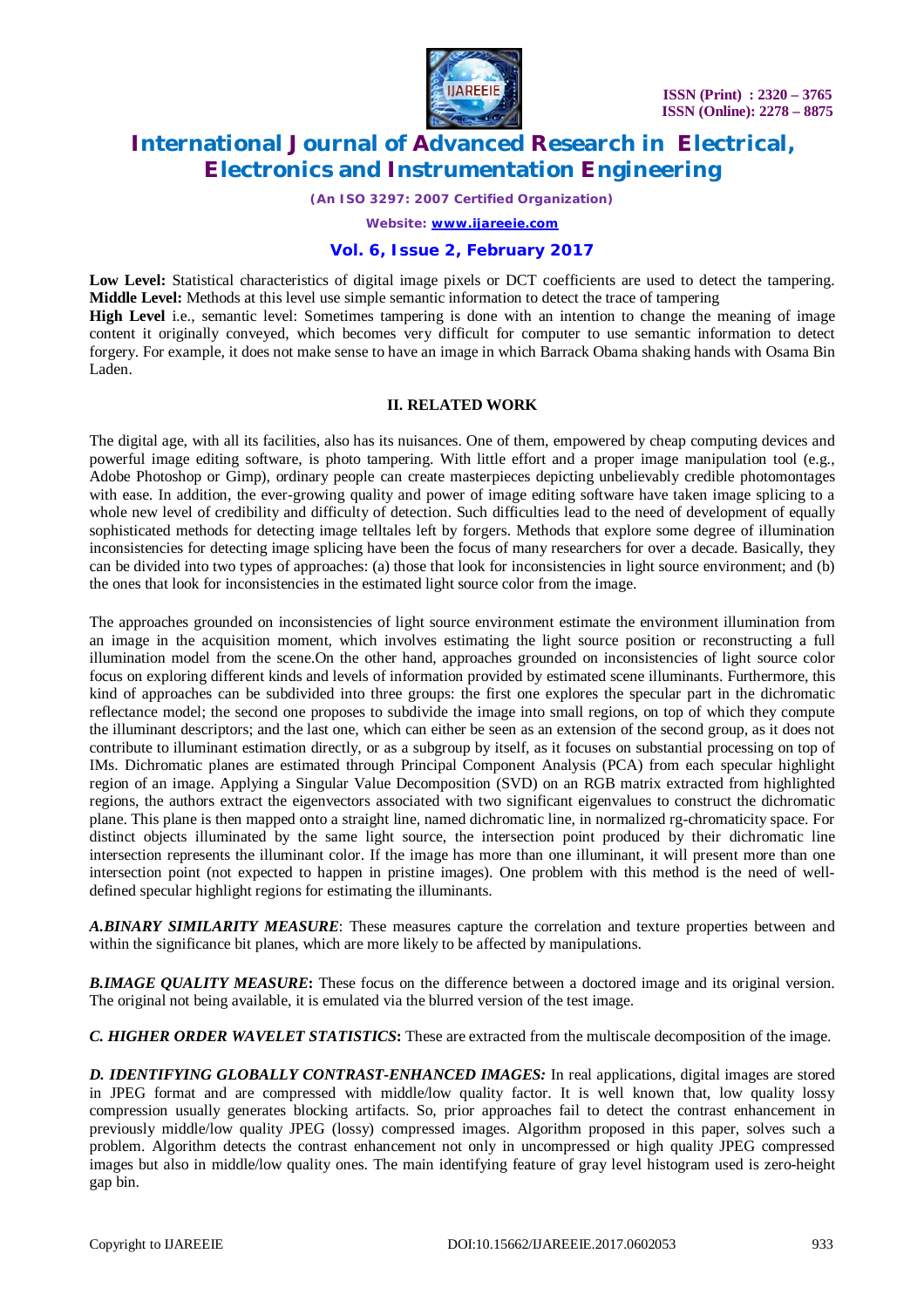

*(An ISO 3297: 2007 Certified Organization)*

*Website: [www.ijareeie.com](http://www.ijareeie.com)*

## **Vol. 6, Issue 2, February 2017**



Fig. 1: the Definition of zero height gap bin

### **1. Detecting globally applied contrast enhancement in image**

Contrast enhancement operations are viewed as non linear pixel mapping which introduce artifacts into an image histogram. Non linear mappings are separated into regions where the mapping is locally contractive. The contract mapping maps multiple unique input pixel values to the same output pixel value. Result in the addition of sudden peak to an image histogram.

### **2. Detecting locally applied contrast enhancement in image**

Contrast enhancement operation may be locally applied to disguise visual clues of image tampering. Localized detection of these operations can be used as evidence of cut-and-paste type forgery. The forensic technique is extended into a method to detect such type of cut-and- paste forgery.

### **3. Detecting Histogram equalization in image**

Just like any other contrast enhancement operation, histogram equalization operation introduces sudden peaks and gaps into an image histogram. The techniques are extended into method for detecting histogram equalization in image.

### **4. Detecting Noise in image**

Additive noise may be globally applied to an image not only to cover visual evidence of forgery, but also in an attempt to destroy forensically significant indicators of other tampering operations. Though the detection of these types of operations may not necessarily pertain to malicious tampering, they certainly throw in doubt the authenticity of the image and its content. The technique for detecting noise is able to detect whether the image is in noise or not, such as speckle noise, Gaussian noise etc.

The methodology used is known as global contrast enhancement detection technique. This algorithms works by seeking out the unique artifacts left behind by histogram equalization. However, the paper specifies only about the detection of global enhancement and not about the local enhancement.

### **III. PROPOSED FORGERY DETECTION METHODOLOGY**

This section describes each step of the proposed image forgery detection methodology.

**A. Overview of Forgery Detection** The splicing detection process commonly relies on the expert's experience and background knowledge. This process usually is time consuming and error prone as image splicings are evermore sophisticated, and an aural (e.g., visual) analysis may not be enough to detect forgeries. Our approach to detecting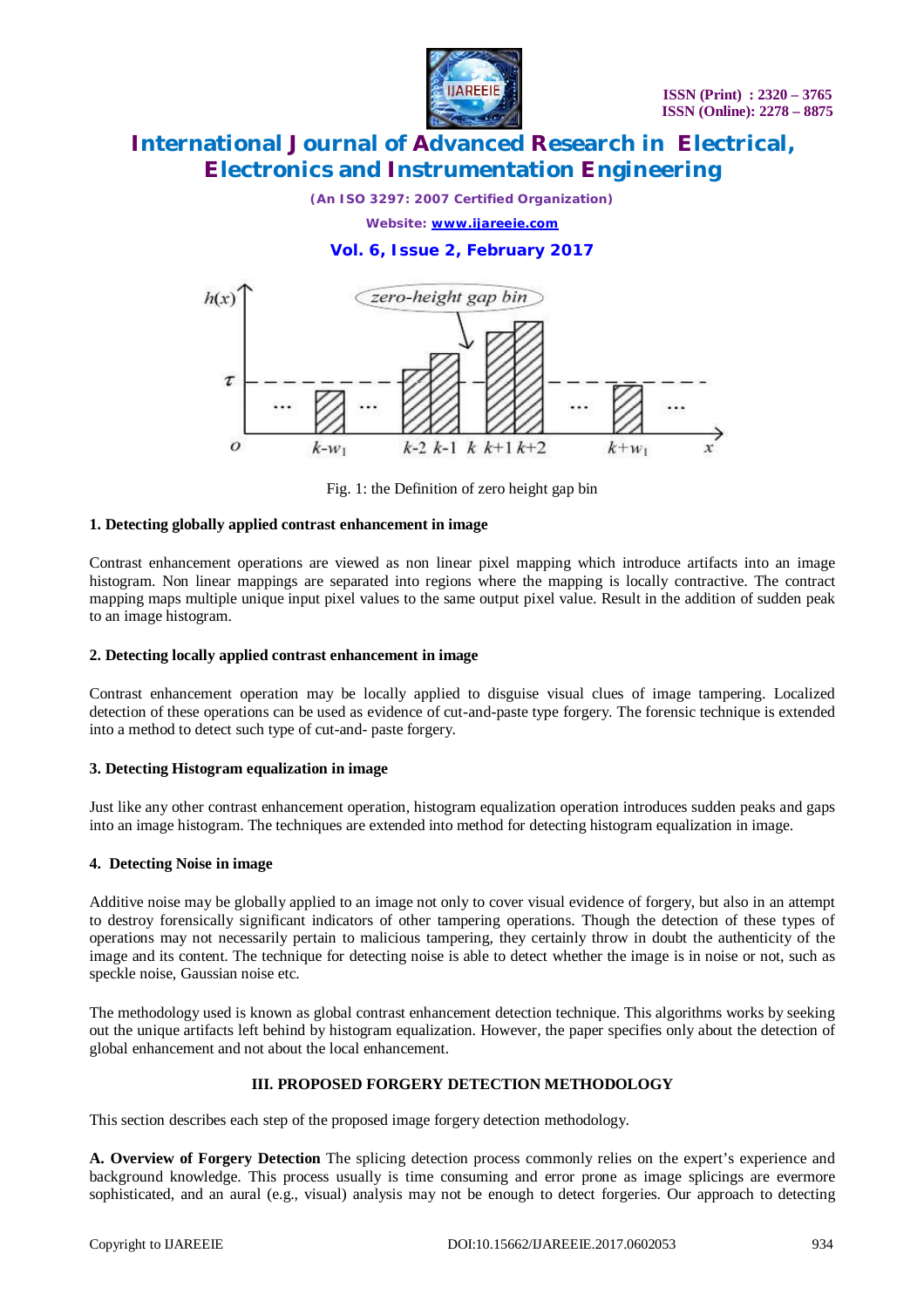

*(An ISO 3297: 2007 Certified Organization)*

*Website: [www.ijareeie.com](http://www.ijareeie.com)*

### **Vol. 6, Issue 2, February 2017**

image splicing, which is specific for pinpointing composites of people, is developed aiming at minimizing the user interaction. The splicing detection task consists in labelling a new image among two pre-defined classes (real and fake) and later pointing out the face with higher probability to be the fake face. In this process, a classification model is created to indicate the class to which a new image belongs. The image forgery detection methodology comprises four main steps:

**1) Description**: relies on algorithms for estimating IMs, a transformed representation space of the input image, and extracting image visual cues (e.g., color, texture, and shape), encoding the extracted information into feature vectors.

**2) Face Pair Classification**: relies on algorithms that use image feature vectors to learn intra- and inter-class patterns of the images to classify each new image feature vector.

**3) Forgery Classification**: consists in labelling a new image into one of existing known classes (real and fake) based on the previously learned classification model and description techniques.

**4) Forgery Detection**: once knowing that an image is fake, this stage aims at identifying which face is more likely to be fake in the image.



Fig.2 Pixel value comparison

### **IV. MODULE DESCRIPTION**

**PHOTO DETAIL ANALYSIS:** It can often be difficult to tell whether an image has been modified in one way or another, but tools like JPEG Snoop are able to give you a clue as to whether a file has been touched up.

**PRE PROCESSING:** Pre processing step is used for remove the noise in the image. Filters are used for remove the noise in the images. Its resize the images between the pixel size of [0 255].

**SEGMENTATION:** Graph cut algorithm is used for segment the image part.Its locate the particular that area of images

### **V. IMAGE FORENSIC TOOLS**

**Pixel-based techniques**-These techniques includes that tools which helps in detecting statistical anomalies introduced at the pixel level.

**Format-based techniques**- These techniques includes that tools which leverage the statistical correlations introduced by a specific lossy compression scheme.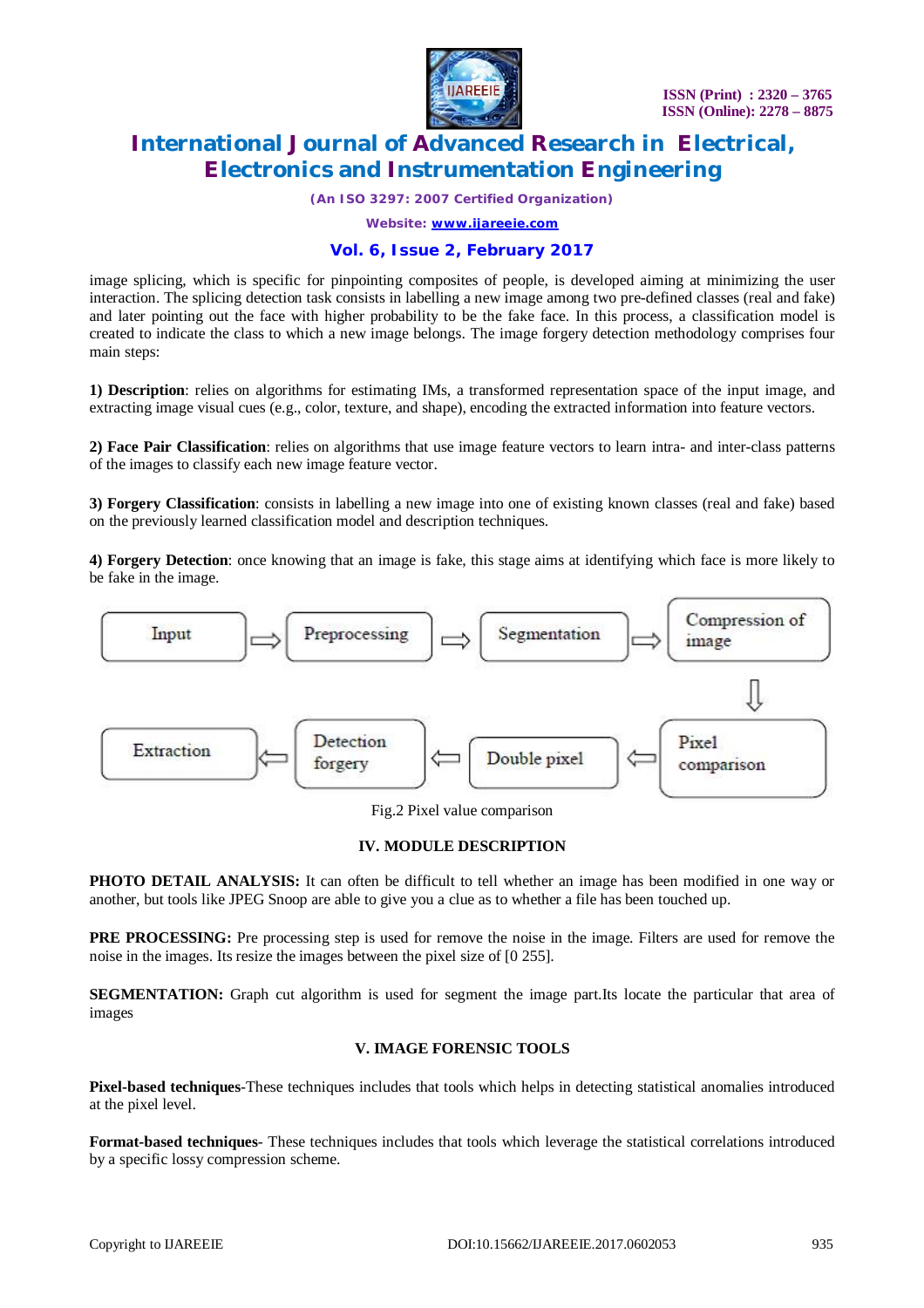

*(An ISO 3297: 2007 Certified Organization)*

*Website: [www.ijareeie.com](http://www.ijareeie.com)*

### **Vol. 6, Issue 2, February 2017**

**Camera-based techniques**- These techniques includes that tools which exploit artifacts introduced by the camera lens, sensor, or on-chip post-processing.

**Physically based techniques** - These techniques includes that tools which explicitly model and detect anomalies in the three dimensional interaction between physical objects, light, and the camera.

### **VI**. **ALGORITHM BASED METHODS**

#### **Representation of Images in IM Transformed Space:**

In general, the literature describes two main classes of algorithms for estimating IMs and thus representing an input image as an illuminant map: statistics-based and physics-based. On one hand, statistics-based IM estimation algorithms rely on hypotheses related to statistics of image pixels (e.g.,grayworld illuminant method assumes that, under a white light source, the average pixel colors in a scene is achromatic). On the other hand, physics-based IM estimation methods rely on theoretical formulations of how light interacts with objects (e.g., considering the dichromatic reflection model).

Bearing in mind that both classes of IM estimation methods capture different image illumination information, and taking advantage of the strategy proposed by Riess and Angelopoulou, which divides the image into small clusters with similar color (named superpixels) to estimate illuminants locally at each superpixel, the proposed method herein takes advantage of these different types of information to muster complementary features in the forgery detection process.

### **Choice of Color Space Model and Face Extraction**:

Some color space models are more appropriate for extracting meaningful features than others depending on the target application. Additionally, as far as we know, there is no research in digital forensics showing whether or not a specific color space is more suitable for representing image cues when analyzing forgeries, specially when illuminant maps. Therefore, given that some description techniques are more suitable for specific color spaces, this step converts illuminant maps into different color space representations for further exploration and study.

**1).Feature Extraction from IMs:** From each extracted face in the previous step, we need to find telltales that allow identification of spliced images. Such information is present in different visual properties (e.g., texture, shape, color, among others) and becomes detectable when we transform suspicious images into an IM representation. Differently from texture properties, shape properties present in IMs of fake faces, sometimes, have distinct pixel intensities when compared to shapes present in IMs of faces that originally belong to the analyzed image. While comparing the image between the pixel , the value of original and the forgery image is identified by using the scale invariant Fourier transform .It exactly assures the forgery image with 100% efficiency. This technique is widely used to avoid the illegal fraud work.

**2). Face Pair Classification**: In this section, we show details about the classification step. When using different IMs, color spaces, and description techniques, the obvious question is how to automatically select the most important ones to keep and combine for an improved classification performance. Let C be a set of classifiers in which each classifier cj  $\epsilon C(1 \lt j \leq |C|)$  is composed of a tuple comprising a learning method (e.g., Na¨ıve Bayes, k-Nearest Neighbors and Support Vector Machines) and a single image descriptor D. Initially, all classifiers  $c_j \in C$  are trained on the elements of a training set T. Next, the outcome of each classifier on the validation set V , different from T, is computed and stored into a matrix MV, where  $|MV| = |V| \times |C|$  and |V| is the number of images in a validation set V and  $|C|$  is the number of classifiers. The actual training and validation data samples are known a priori. In the following, MV is used as input to select a set C<sup>∗</sup> ⊂C of classifiers that are good candidates to be combined. In this selection process, five diversity measures (Correlation Coefficient ρ, Double-Fault Measure, Disagreement Measure, Interrater Agreement k, and Q-Statistic 3.) are computed to achieve the degree of agreement/disagreement between all available classifiers in C.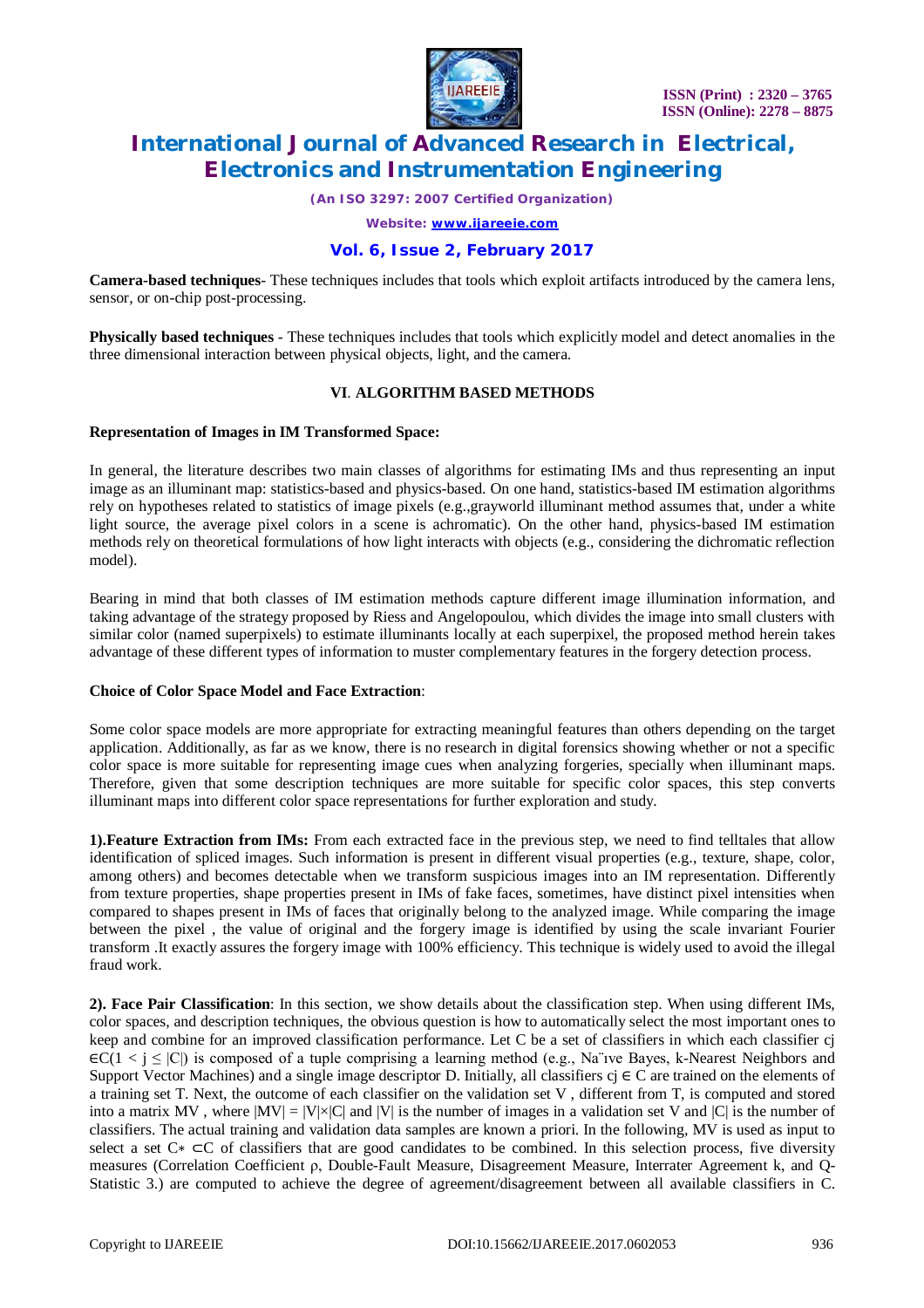

*(An ISO 3297: 2007 Certified Organization)*

*Website: [www.ijareeie.com](http://www.ijareeie.com)*

### **Vol. 6, Issue 2, February 2017**

Finally, C∗, containing the most promising classifiers and satisfy a defined threshold T, are selected. T is a threshold defined in terms of the average accuracy among all classifiers using validation set V.

**3). Forgery Classification** : Given an image I that contains q people, it is characterized by a set  $S = \{P1, P2, \dots, Pm\}$ being m = q×(q−1) 2 and q ≥ 2. We adopt a strategy that prioritizes forgery detection. Hence, if any paired feature vectorP ∈S is classified as fake, we classify the image I as fake. Otherwise, we classify it as pristine or non-fake.

**4). Forgery Detection**: Moving one step forward, we design a specific method for detecting, among all the faces in an image, the one with the highest probability to be the fake face. Given an image I classified as fake, we now refine the analysis pointing out which part of the image is the result of a composition. For this task, we take advantage of IMs estimated from different principles (statistical-based and physics-based). The reason is that the aforementioned techniques can produce IMs with different aspects for the same image. In a through analyses of the IMs produced by these two different models, we realized that the appearance in terms of colors in IMs generated for pristine faces are very similar in GGE and IIC.

### **VII. EXPERIMENTS AND RESULTS**

This section describes the experiments performed in this work to show the effectiveness of the proposed method as well as to compare it with state-of-the-art counterparts. Round #1 intends to show the best k-nearest neighbor (kNN) classifier to be used in the additional rounds of tests. Instead of focusing on a more complex and complicated classifier, we select the simplest one possible for the individual learners in order to show the power of the features we employ as well as the utility of our proposed method for selecting the most appropriate combinations of features, color spaces, and IM transformed space. Round #2 aims at comparing the proposed method to four methods of the literature using DSO-1, a realistic dataset comprising high-resolution pristine and fake images. Round #3 compares the performance of the KNN classifier to more complex learning methods, enforcing our choice for usingthesimplestmethod.Round#4 explores the ability of the proposed method to find the actual forged face in an image, while Round #5 shows specific tests with

DSI-1. For a direct comparison with the results reported in , we also present ROC curves and their AUCs for the most representative methods. Sensitivity (number of true positives or the number of fake images correctly classified) and specificity (number of true negatives or the number of pristine images correctly classified) are also provided for operational point.



Fig. 3 ROC – Proposed method against state of the art approaches.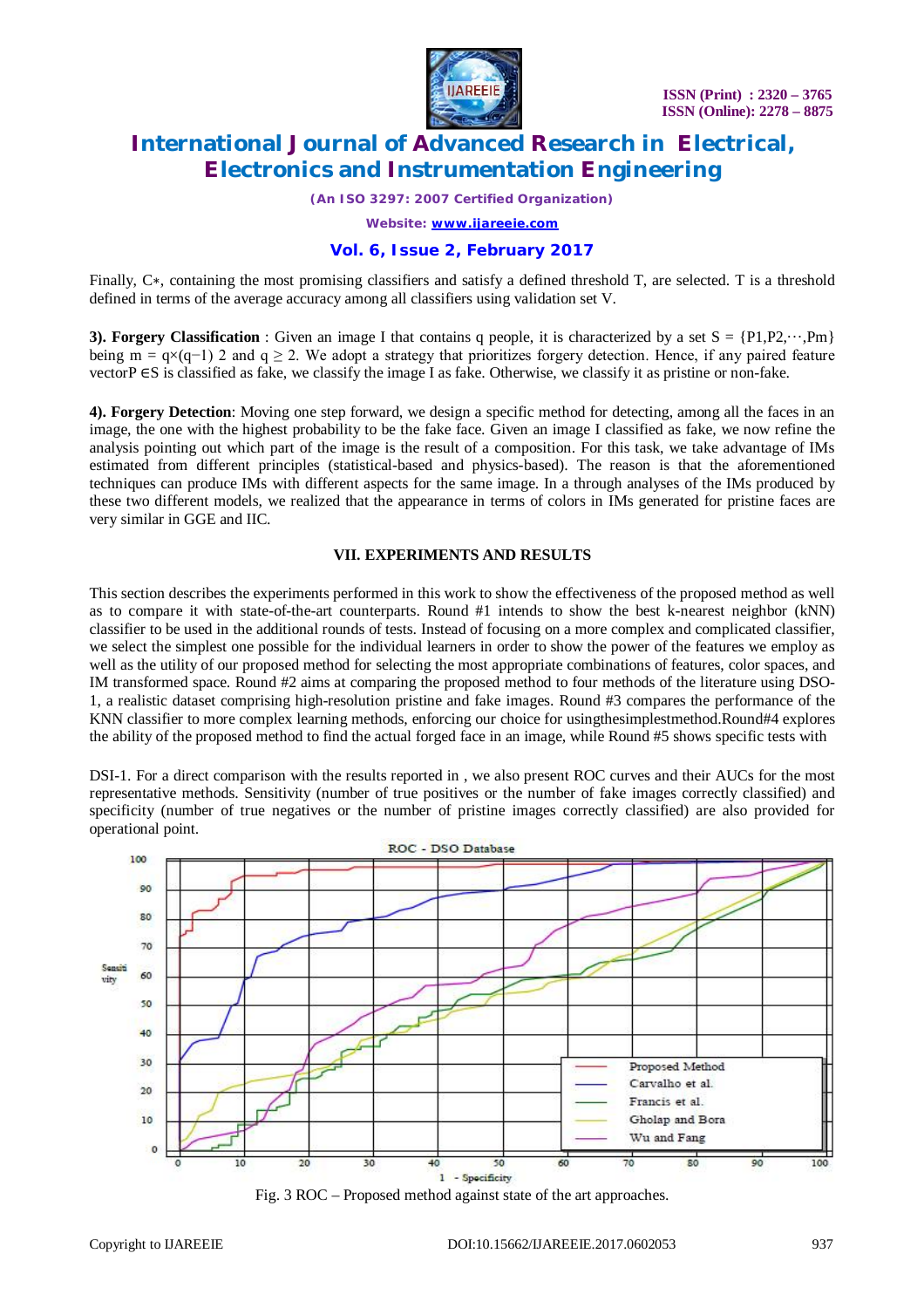

*(An ISO 3297: 2007 Certified Organization)*

*Website: [www.ijareeie.com](http://www.ijareeie.com)*

#### **Vol. 6, Issue 2, February 2017**

The proposed method has been implemented using Matlab R2016b and computer of CPU 2.20 GHz with memory of 1 GB. Hard disk of 120 GB Pentium core is being used. The monitor of 15 inch is used to get the appropriate ouput. The images have been selected from dataset. Large images which have a relatively high resolution of more than 3000 x 2400 pixels are considered for our test since an overall higher number of feature vectors exits, and thus there is a considerably higher probability of matching wrong block. The duplicated regions in the tampered image also significantly vary in size and texture. The image processing tool box is taken to do the detection of image forgery by double pixel comparison.

For a better visualization, Figure depicts a direct comparison between the superiority of our results. Table shows the results of all tested combinations of |C<sup>∗</sup> | on each testing fold and their average and standard deviation. Given that the forensic scenario is more interested in a high classification accuracy than a real-time application (our method takes around three minutes to extract all features from an investigated image), the use of all 54 classifiers is not a major problem. However, the result using only the best subset of them  $(|C^*| = 20$  classifiers) achieves an average accuracy of 99.9% (with a Sensitivity of 84.0% and a Specificity of 97.0%) with a standard deviation of 2.1%.

Another important point of this work is the form we present the obtained results. We use the average accuracy across the 5-fold cross-validation protocol and its standard deviation. The accuracy rate is calculated as

 $\frac{TP(TN+FP) + TN(TP+FN)}{2(TP+FN)(TN+FP)} \times 100$ 

where *TP*, *FN*, *TN*, *FP* are, respectively, results for true positives, false negatives, true negatives and false positives. For a direct comparison with the results reported in, we also present ROC curves and their AUCs for the most representative methods. Sensitivity (number of true positives or the number of fake images correctly classified) and specificity (number of true negatives or the number of pristine images correctly classified) are also provided for operational points.

### **VI.CONCLUSION**

The proposed method is custom-tailored to detect splicing on images containing faces, there is no principal hindrance in applying it to other, problem-specific materials in the scene. The proposed method requires only a minimum amount of human interaction and provides a crisp statement on the authenticity of the image. This work also introduced two important contributions for the forensic community. First, a confidence metric associated with each classified image. Second, we proposed a method for effectively pointing out the region of an image that was forged. Finally, note that although our method employs illuminant maps with light source, it is used to detect the appropriate image forgery. Our proposed method would raise the identification of criminal act from 84% to 99.9%. So it will be easy to find the images stolen from the internet or either captured by the digital camera.

#### **REFERENCES**

- 1. Tiago and Christian et al Exposing Digital Image Forgeries by Illumination Color Classification. IEEE Transactions on Information Forensics and Security (Page: 1182 – 1194)Year of Publication: 2013.
- 2. P.D and Arunvinodh C, "IMAGE FORGERY DETECTION USING SVM CLASSIFIER", IEEE International Conference on Innovations in Information, Embedded and Communication Systems (ICIIECS), 2015.
- 3. A. Rocha, W. Scheirer, T. E. Boult, and S. Goldenstein, "Vision of the unseen: Current trends and challenges in digital image and video forensics," ACM Comput. Surveys, 2011.
- 4. Tiago José de Carvalho, Christian Riess, Elli Angelopoulou, Hélio Pedrini and Anderson de Rezende Rocha,"Exposing Digital Image Forgeries by Illumination Color Classification", IEEE Transactions On Information Forensics And Security, Vol. 8, No. 7, July 2013.
- 5. A. Rocha, W. Scheirer, T. E. Boult, and S. Goldenstein, "Vision of the unseen: Current trends and challenges in digital image and video forensics," ACM Comput. Surveys, 2011.
- 6. S.Shaid."TypesofImageForgery."Internet:<http://csc.fsksm.utm.my/syed/research/image-forensics/11-types-of-imageforgery.html,>Feb.08, 2010 12:17 [Dec. 4, 2012].
- 7. Z. He, W. Sun, W. Lu, and H. Lu. "Digital image splicing detection based on approximate run length," Pattern Recogn .Lett., vol. 32, pp. 1591- 1597, 2011.